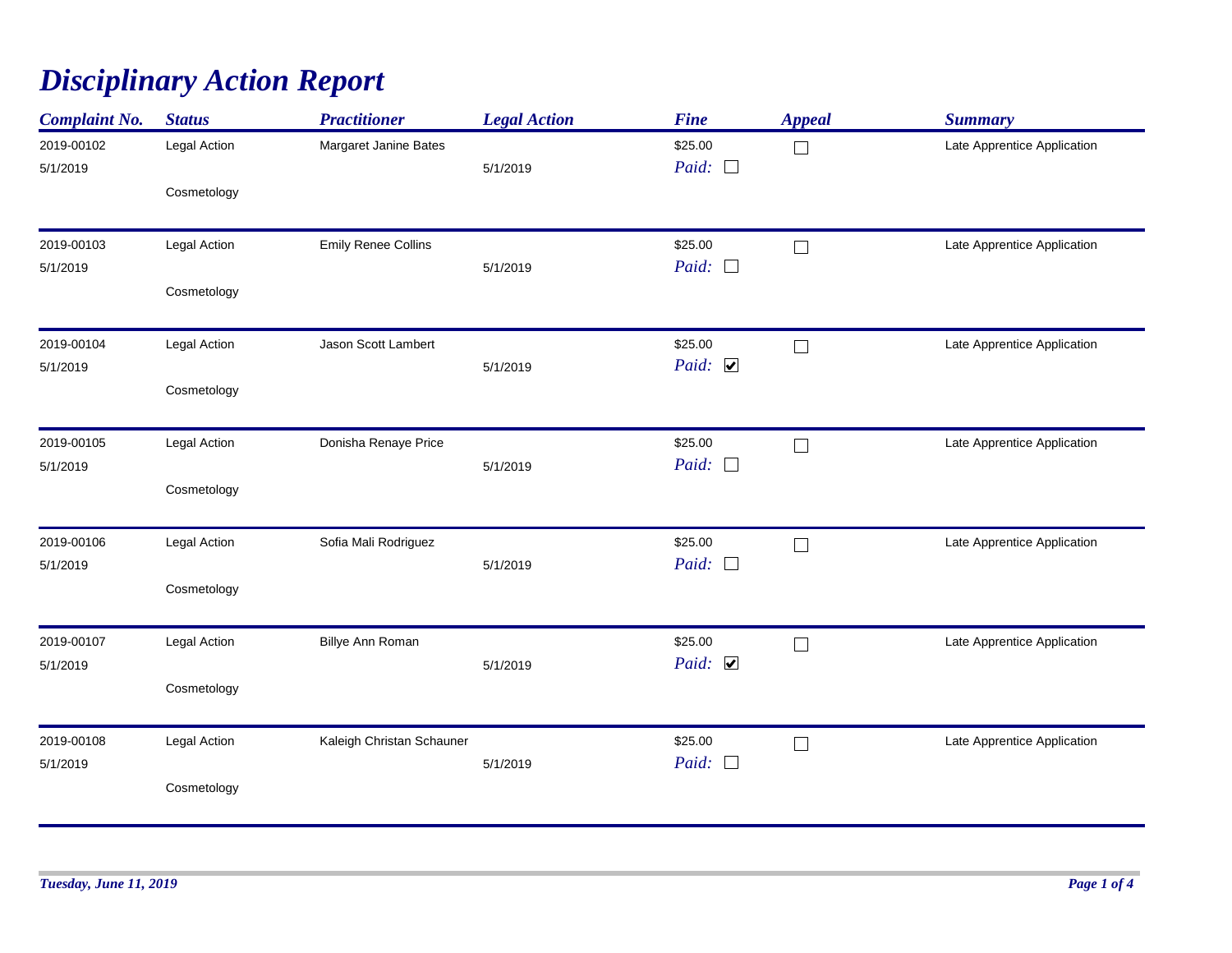| <b>Complaint No.</b>   | <b>Status</b>       | <b>Practitioner</b>                   | <b>Legal Action</b> | <b>Fine</b>                      | <b>Appeal</b>               | <b>Summary</b>                             |
|------------------------|---------------------|---------------------------------------|---------------------|----------------------------------|-----------------------------|--------------------------------------------|
| 2019-00109<br>5/1/2019 | Legal Action        | Cailee Jo Van Horn                    | 5/1/2019            | \$25.00<br>Paid: $\triangledown$ | $\mathcal{L}_{\mathcal{A}}$ | Late Apprentice Application                |
|                        | Cosmetology         |                                       |                     |                                  |                             |                                            |
| 2019-00147             | Legal Action        | <b>Denise Cazares</b>                 |                     | \$25.00                          | $\Box$                      | Late Apprentice Application                |
| 5/30/2019              | Cosmetology         |                                       | 5/30/2019           | Paid: $\triangledown$            |                             |                                            |
|                        |                     |                                       |                     |                                  |                             |                                            |
| 2019-00148             | <b>Legal Action</b> |                                       |                     | \$500.00                         | $\overline{\phantom{a}}$    | Single-Use Items                           |
| 5/30/2019              |                     | Chic Techniques                       | 5/30/2019           | Paid: $\triangledown$            |                             |                                            |
|                        | Cosmetology         | 10416 Metcalf<br><b>Overland Park</b> |                     |                                  |                             |                                            |
| 2019-00149             | Legal Action        |                                       |                     | \$500.00                         | $\mathcal{L}_{\mathcal{A}}$ | Pedicure Equipment Violation               |
| 5/30/2019              |                     | <b>Blades Salon</b>                   | 5/30/2019           | Paid: $\Box$                     |                             |                                            |
|                        | Cosmetology         | 4514 W. 107th St.                     |                     |                                  |                             |                                            |
|                        |                     | Overland Park                         |                     |                                  |                             |                                            |
| 2019-00150             | Legal Action        |                                       |                     | \$1,000.00                       |                             | Single-Use Items and Pedicure<br>Equipment |
| 5/30/2019              |                     | Henry's Nails & Organics              | 5/30/2019           | Paid: $\Box$                     |                             |                                            |
|                        | Nail Technology     | 7447 W. 21st St. Suite 125<br>Wichita |                     |                                  |                             |                                            |
| 2019-00151             | Legal Action        |                                       |                     | \$250.00                         | $\overline{\phantom{a}}$    | <b>Expired Establishment License</b>       |
| 5/30/2019              |                     | Jolie Amie                            | 5/30/2019           | Paid: $\Box$                     |                             |                                            |
|                        | Cosmetology         | 2142 N. Collective Lane Sui           |                     |                                  |                             |                                            |
|                        |                     | Wichita                               |                     |                                  |                             |                                            |
| 2019-00152             | Legal Action        |                                       |                     | \$1,000.00                       | $\mathcal{L}_{\mathcal{A}}$ | Single-Use Items & Pedicure<br>Equipment.  |
| 5/30/2019              |                     | Nails Tech Nails & Day Spa 5/30/2019  |                     | Paid: $\Box$                     |                             |                                            |
|                        | Nail Technology     | 1660 S. Rock Road                     |                     |                                  |                             |                                            |
|                        |                     | Wichita                               |                     |                                  |                             |                                            |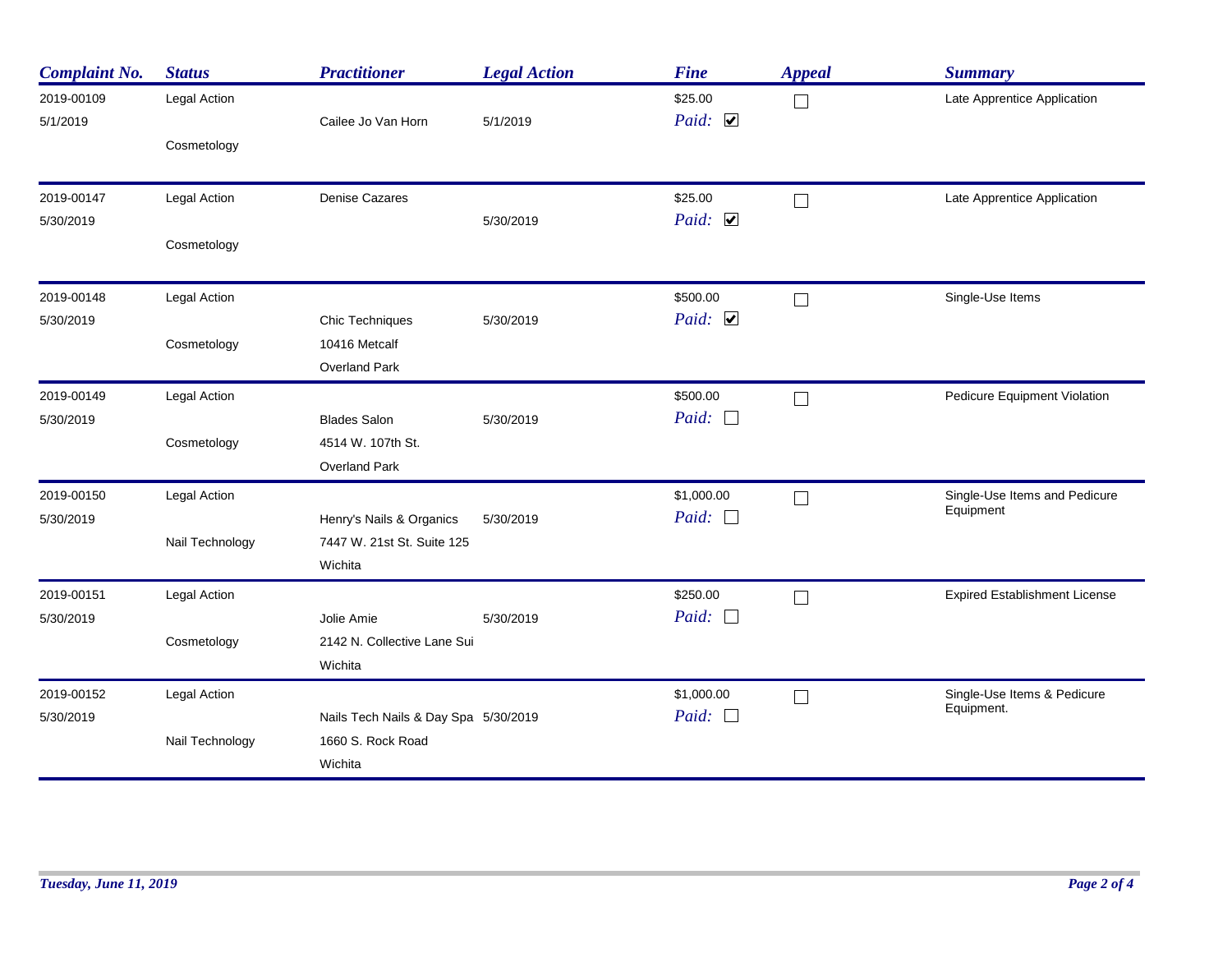| <b>Complaint No.</b>    | <b>Status</b>                          | <b>Practitioner</b>                                                | <b>Legal Action</b> | <b>Fine</b>                | <b>Appeal</b>     | <b>Summary</b>                                                  |
|-------------------------|----------------------------------------|--------------------------------------------------------------------|---------------------|----------------------------|-------------------|-----------------------------------------------------------------|
| 2019-00153<br>5/30/2019 | Legal Action<br>Nail Technology        | Paris Nails Design<br>1353 S. Webb Road Suite 1<br>Wichita         | 5/30/2019           | \$1,000.00<br>Paid: $\Box$ | $\vert \ \ \vert$ | Single-Use Items & Pedicure<br>Equipment                        |
| 2019-00154<br>5/30/2019 | Legal Action<br>Nail Technology        | Royal Spa LLC<br>7700 E. Kellogg Dr. Q2<br>Wichita                 | 5/30/2019           | \$1,000.00<br>Paid: $\Box$ | $\Box$            | Single-Use Items & Pedicure<br>Equipment                        |
| 2019-00155<br>5/30/2019 | Legal Action<br><b>Esthetics</b>       | Skin RX<br>11414 E. Central Suite 17<br>Wichita                    | 5/30/2019           | \$250.00<br>Paid: $\Box$   | $\Box$            | <b>Expired Establishmend License</b>                            |
| 2019-00156<br>5/30/2019 | <b>Legal Action</b><br>Nail Technology | <b>Stellar Nails</b><br>8724 W. 135th St.<br>Overland Park         | 5/30/2019           | \$1,000.00<br>Paid: $\Box$ | $\Box$            | Excessive Health & Sanitation<br>Violations/License Conditioned |
| 2019-00157<br>5/30/2019 | Legal Action<br>Cosmetology            | The Monty Stuber Salon<br>2907 E. Douglas Suite A<br>Wichita       | 5/30/2019           | \$250.00<br>Paid: $\Box$   | $\Box$            | <b>Expired Establishment License</b>                            |
| 2019-00158<br>5/30/2019 | Legal Action<br>Cosmetology            | Timothy Weber: A Hair Sal 5/30/2019<br>11520 Ash Street<br>Leawood |                     | \$500.00<br>Paid: $\Box$   | $\Box$            | Single-Use Items                                                |
| 2019-00160<br>5/31/2019 | Legal Action<br>Cosmetology            | Stacie Macintosh                                                   | 5/31/2019           | \$0.00<br>Paid: $\Box$     | $\Box$            | Unlicensed Individual Cease &<br>Desist                         |